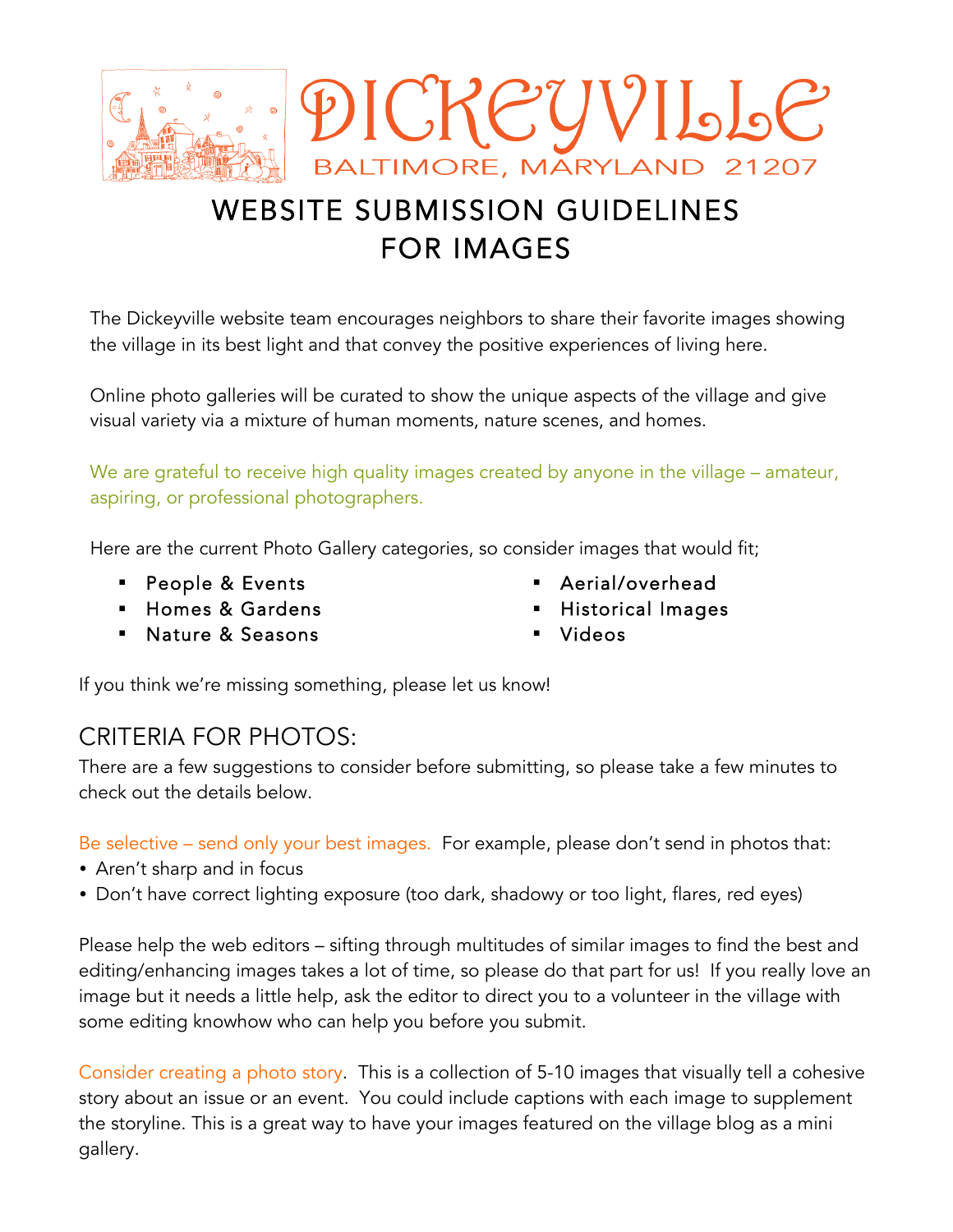# SUBMITTING YOUR IMAGES:

# Labeling your image files

Please don't send an image file named with generic numbers such as 10456.jpg with no other contextual information. To assist the web editing team, we're hoping you'll identify *what's happening in the photo, when it was taken and who made the photograph.* 

#### EXAMPLES

Brief description of image + month + year + name of photographer *Cyman children playing at dam March 2015. Photo by Mark Luce. Villagers enjoy mingling at the Ice-cream Social Oct 2015. Photo by Jim Hawthorne*

You could send this information either way:

- Send captions to accompany each photo (in a Word document or in an email). For example: 10456.jpg = Cyman children playing at dam March 2015. Photo by Mark Luce
- Rename your image file way before sending

### Correct Sized Images

Send only JPEG (.jpg) or PNG files.

Please submit images ranging from 50-300kb in space and maximum dimensions of 900 pixels in width.

*Reason - If we upload large images to the website gallery, it will make web pages load slowly which we all know is annoying to wait and leads people to clicking away from the website.*

*Tips on Resizing:* You can resize your image a number of different ways.

- On a personal computer or from your phone, email the image to yourself and select the option to reduce image size.
	- o When asked to choose Small, Medium, Large, or Actual Size – go for

To see how big your image files are, use Windows Explorer or the Mac Finder and inspect the file.

On a Mac, you can view directly in the Finder:

Preview:



Medium. This will most likely be the best fit for our webpage sizing (Actual Size  $= 3264 - 2448$  pixels, Large = 1632 -1224 pixels, Medium = 640 x 480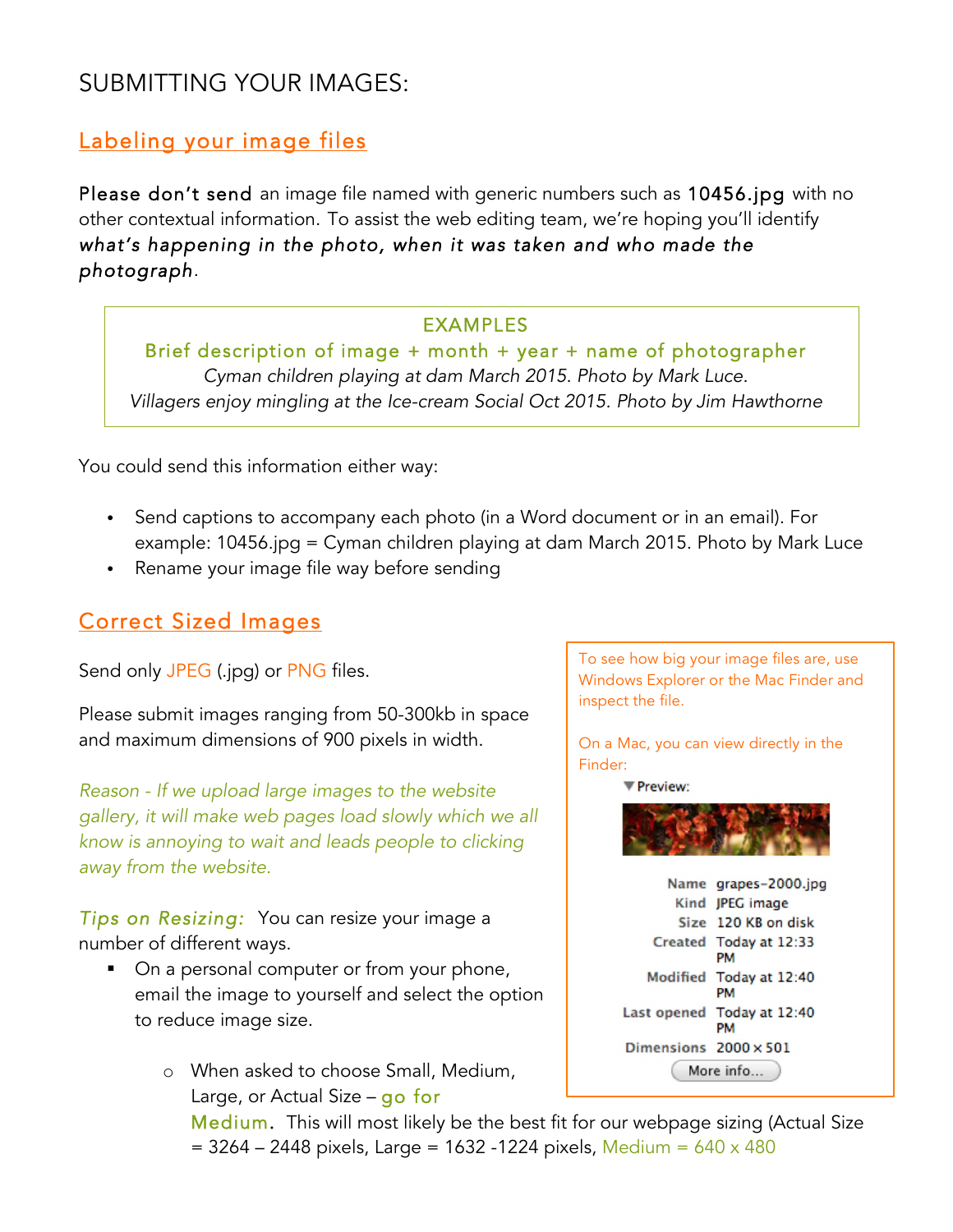pixels, Small =  $320 \times 240$  pixels)

- **EXP** Consider using a free software program to compress images. Try out TinyPNG [http://tinypng.com] or Optimizilla [http://optimizilla.com] where you drag and drop up to 20 images and they get compressed (optimized for the web).
- ! If you are using an image software program (such as Lightroom, Photoshop) to compress files;
	- o Choose the "Export for the web" option and/or re-size the width to a max of 900px (pixels) and reduce the quality (30-50% reduction of a high resolution, that is export at 50-70% quality, the image won't show any marked quality difference, but conveniently drops large 2-3Mb images to 80-150kb).

*If you do not know how to do this step, send an image and we'll let you know if it works or can be made to work - but we very much appreciate it if you can save us this time!*

## When/Where to submit?

Please send your images via email to the web team at dca.webeditor[at]gmail.com with photos sent in batches, not one email for every image.

To contribute large amounts of images (e.g. historical photos or from past community events) you can hand deliver a USB file to a web editor. Please be sure the correct file size, context captions or file re-naming and self-edit/selections have already been done.

# Final notes

Photographer credit will be given wherever possible on the website. Photographers will retain copyright, but by submitting to Dickeyville's website, photographers are giving DCA permission to use the image on the website. Whilst is legal to use photos of people taken in public places for non-commercial purposes, please make sure the people featured in your image are ok with it going on the website.

For historical images – if you cannot identify the original photographer then please list the source of the image (e.g. scanned from records of Joe Smith's personal collection; or reference the website of museum, exhibitions, newspaper, archive, etc.). And add your best estimation of the descriptive caption/title details above when saving the file name.

#### *We will always need fresh images to keep the website updated, so please continue to share new images you make in coming months.*

Depending on how many photos are submitted, we may not be able to show them all online (due to time to upload large number of images and considerations for storage space and